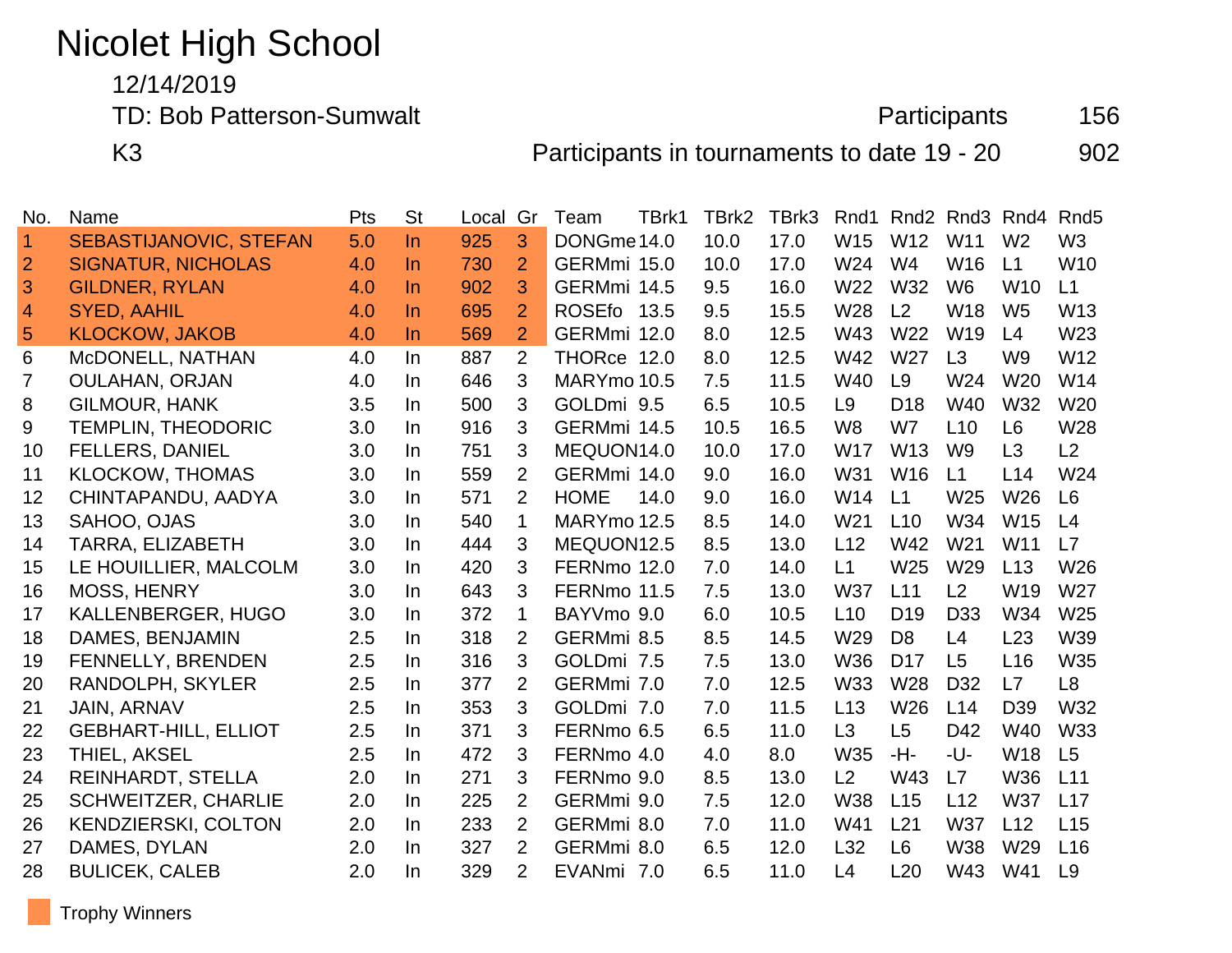| 29 | <b>BULICEK, WAYNE</b>     | 2.0 | In. | 149 |   | EVANmi 7.0             | 6.5 | 10.0 | L <sub>18</sub> | W <sub>30</sub> | L15             | L27             | W42             |
|----|---------------------------|-----|-----|-----|---|------------------------|-----|------|-----------------|-----------------|-----------------|-----------------|-----------------|
| 30 | <b>KNEPPER, LUKAS</b>     | 2.0 | In. | 100 | 3 | <b>GOLDmi</b><br>4.5   | 4.0 | 6.5  | L34             | L <sub>29</sub> | L <sub>35</sub> | W43             | W41             |
| 32 | CHINTAPANDU, ADI          | 1.5 | In  | 474 | 3 | <b>HOME</b><br>10.5    | 8.5 | 14.5 | W <sub>27</sub> | L <sub>3</sub>  | D <sub>20</sub> | L8              | L21             |
| 33 | <b>BEVERLY, JAIDYN</b>    | 1.5 | In. | 114 | 3 | GOLDmi 8.5             | 7.0 | 11.5 | L20             | D <sub>39</sub> | D <sub>17</sub> | D <sub>35</sub> | L22             |
| 34 | <b>MACIEJEWSKI, MYLES</b> | 1.5 | In. | 116 | 3 | FERNmo 8.0             | 6.5 | 11.0 | W30             | L37             | L13             | l 17            | D <sub>38</sub> |
| 35 | <b>MANSON, KAYLEE</b>     | 1.5 | In. | 139 | 2 | MONTCr 7.5             | 6.0 | 10.5 | L23             | L36             | W <sub>30</sub> | D <sub>33</sub> | L19             |
| 36 | <b>FUHRMAN, SAWYER</b>    | 1.5 | In. | 100 |   | GERMmi 7.5             | 6.0 | 10.5 | L <sub>19</sub> | W35             | L <sub>31</sub> | L24             | D <sub>37</sub> |
| 37 | ONORATO, ROCCO            | 1.5 | In. | 229 | 3 | GOLDmi 7.0             | 5.5 | 10.0 | L <sub>16</sub> | W34             | L26             | L25             | D <sub>36</sub> |
| 38 | MADDEN, NOAH              | 1.5 | In. | 100 | 3 | BAYVmo 6.0             | 5.5 | 9.0  | L25             | L <sub>31</sub> | L27             | W42             | D <sub>34</sub> |
| 39 | THOMPSON, ZION            | 1.5 | In. | 106 | 5 | MONTcr 5.0             | 5.0 | 7.5  | -N-             | D <sub>33</sub> | D41             | D <sub>21</sub> | L <sub>18</sub> |
| 40 | MISHRA, AASHMI            | 1.0 | In. | 100 |   | MONTma <sub>7.5</sub>  | 7.0 | 11.5 | L7              | D41             | L <sub>8</sub>  | L22             | D43             |
| 41 | ROUSSEAU, UNION DAISY     | 1.0 | In. | 100 | 2 | MARYmo 7.0             | 6.0 | 9.0  | L26             | D <sub>40</sub> | D <sub>39</sub> | L28             | L30             |
| 42 | <b>ONORATO, HENRY</b>     | 0.5 | In. | 100 | 3 | GOLDmi 9.0             | 7.5 | 13.0 | L <sub>6</sub>  | L14             | D <sub>22</sub> | L38             | L29             |
| 43 | BRYANT, SAMANTHA          | 0.5 | In. | 100 | 2 | <b>MONTcr</b><br>. 7.0 | 6.0 | 11.0 | L5              | L24             | L28             | L30             | D40             |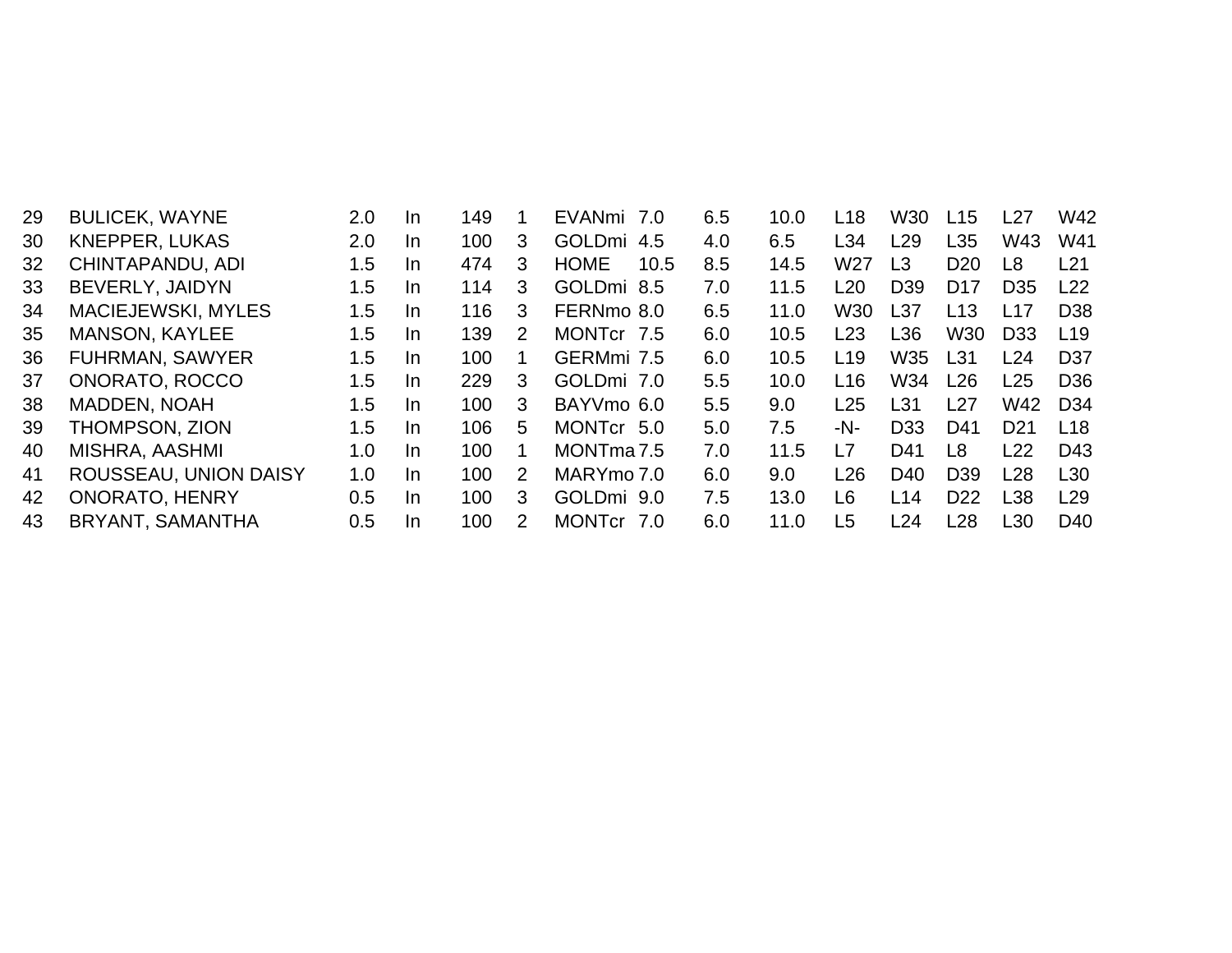#### K6 Individual Standings

| No.            | Name                          | Pts | <b>St</b> | Local | Gr | Team          | TBrk1 | TBrk2 | TBrk3 | Rnd1            |                 | Rnd <sub>2</sub> Rnd <sub>3</sub> | Rnd4            | Rnd <sub>5</sub> |
|----------------|-------------------------------|-----|-----------|-------|----|---------------|-------|-------|-------|-----------------|-----------------|-----------------------------------|-----------------|------------------|
| $\vert$ 1      | <b>HOLOUBEK, WALKER</b>       | 5.0 | $\ln$     | 742   | 6  | FERNmo 15.0   |       | 11.0  | 16.5  | W29             | W12             | W <sub>3</sub>                    | W4              | W <sub>2</sub>   |
| $\overline{2}$ | <b>SANTANA, OWEN</b>          | 4.0 | In.       | 600   | 5  | GERMmi 14.0   |       | 9.0   | 15.5  | W11             | W28             | W <sub>13</sub>                   | <b>W10</b>      | L1               |
| 3              | <b>BELL, JAYDEN</b>           | 4.0 | $\ln$     | 615   | 6  | <b>UNITmi</b> | 13.5  | 8.5   | 15.0  | W27             | W <sub>6</sub>  | L1                                | W23             | W <sub>10</sub>  |
| $\overline{4}$ | <b>KLASSEN, MAX</b>           | 4.0 | In.       | 575   | 6  | MARYmo 13.0   |       | 8.0   | 15.0  | W <sub>19</sub> | W33             | W <sub>16</sub>                   | L1              | W <sub>9</sub>   |
| 5              | <b>SCHMIDT, ELLANNOR</b>      | 4.0 | In.       | 603   | 5  | GERMmi 10.0   |       | 7.0   | 11.5  | W20             | L11             | W28                               | W24             | W16              |
| 6              | <b>ROBITAILLE, ETIENNE</b>    | 3.5 | In        | 524   | 6  | GOLDmi 12.0   |       | 8.0   | 14.0  | W12             | L3              | W26                               | W21             | D7               |
| 7              | <b>BOGENSCHNEIDER, DEXTER</b> | 3.5 | In.       | 502   | 5  | GERMmi 11.5   |       | 8.0   | 11.5  | L9              | -B-             | W22                               | W14             | D <sub>6</sub>   |
| 8              | RASMUSSEN, PARKER             | 3.5 | In.       | 433   | 5  | GERMmi 9.5    |       | 6.5   | 11.0  | L28             | W <sub>9</sub>  | W29                               | D <sub>16</sub> | <b>W17</b>       |
| 9              | <b>KOSTIC, IAN</b>            | 3.0 | In.       | 493   | 4  | GOLDmi 13.5   |       | 9.5   | 16.5  | W7              | L <sub>8</sub>  | W11                               | W13             | L4               |
| 10             | <b>WELLHAUSEN, FINN</b>       | 3.0 | In.       | 507   | 6  | FERNmo 13.0   |       | 9.0   | 15.0  | W22             | W14             | W <sub>21</sub>                   | L2              | L <sub>3</sub>   |
| 11             | <b>NELSON-THOMAS, AKILI</b>   | 3.0 | In.       | 471   | 5  | MONTcr 13.0   |       | 9.0   | 14.5  | L2              | W <sub>5</sub>  | L <sub>9</sub>                    | W27             | W <sub>23</sub>  |
| 12             | PARKER, DREW                  | 3.0 | In.       | 396   | 4  | GERMmi 12.0   |       | 7.0   | 13.5  | L <sub>6</sub>  | L1              | W32                               | <b>W30</b>      | W25              |
| 13             | <b>STANKIEWICK, BRENDEN</b>   | 3.0 | In.       | 414   | 6  | <b>GLENgl</b> | 11.0  | 7.0   | 11.0  | W23             | <b>W35</b>      | L2                                | L <sub>9</sub>  | W22              |
| 14             | <b>SCHESKE, NATHAN</b>        | 3.0 | In.       | 440   | 4  | BAYVmo 10.5   |       | 7.5   | 10.5  | <b>W35</b>      | L10             | W <sub>15</sub>                   | L7              | W21              |
| 15             | STEENWYK, ZOE                 | 3.0 | In.       | 267   | 4  | GERMmi 7.5    |       | 4.5   | 7.5   | -B-             | L22             | L14                               | W34             | W24              |
| 16             | <b>JAHNS, HENRY</b>           | 2.5 | In.       | 401   | 6  | <b>GLENgl</b> | 10.0  | 10.0  | 15.5  | W31             | W <sub>18</sub> | L4                                | D <sub>8</sub>  | L <sub>5</sub>   |
| 17             | <b>OLSON, INGRID</b>          | 2.5 | In.       | 423   | 5  | GOLDmi 7.0    |       | 7.0   | 12.0  | D <sub>18</sub> | L21             | W31                               | W19             | L8               |
| 18             | <b>SCHAEFER, ANNABELLE</b>    | 2.5 | In.       | 334   | 5  | GERMmi 7.0    |       | 7.0   | 10.0  | D <sub>17</sub> | L16             | W34                               | D <sub>25</sub> | D <sub>20</sub>  |
| 19             | <b>CAMPBELL, ORLA</b>         | 2.5 | In.       | 354   | 4  | GERMmi 6.0    |       | 6.0   | 11.5  | L4              | <b>W30</b>      | D <sub>25</sub>                   | L17             | W28              |
| 20             | LEE, CAGIN                    | 2.5 | In.       | 261   | 6  | GOLDmi 4.5    |       | 4.5   | 8.5   | L <sub>5</sub>  | L26             | W35                               | W35             | D <sub>18</sub>  |
| 21             | LAFONTAINE, JAZLYN            | 2.0 | In.       | 278   | 6  | <b>UNITmi</b> | 10.0  | 8.5   | 13.5  | W32             | <b>W17</b>      | L10                               | L <sub>6</sub>  | L14              |
| 22             | <b>BULICEK, ALEX</b>          | 2.0 | In.       | 381   | 5  | EVANmi 10.0   |       | 8.5   | 13.0  | L10             | W15             | L7                                | W29             | L13              |
| 23             | <b>ATSHAN, NISREEN</b>        | 2.0 | In.       | 272   | 5  | <b>SALAM</b>  | 9.5   | 8.0   | 13.5  | L13             | W32             | <b>W33</b>                        | L3              | L11              |
| 24             | SHEPPARD, BRENDAN             | 2.0 | In.       | 278   | 5  | FERNmo 8.0    |       | 6.5   | 12.0  | L33             | W25             | <b>W30</b>                        | L5              | L15              |
| 25             | FIGLESTHALER, MAX             | 2.0 | In.       | 204   | 5  | <b>GLENgl</b> | 7.5   | 7.0   | 10.5  | W34             | L24             | D <sub>19</sub>                   | D <sub>18</sub> | L12              |
| 26             | HATCH, EVA                    | 2.0 | In.       | 227   | 5  | <b>GLENgl</b> | 7.0   | 5.5   | 10.5  | L <sub>30</sub> | W <sub>20</sub> | L <sub>6</sub>                    | D <sub>28</sub> | D <sub>29</sub>  |
| 27             | BEYER, ALDEN                  | 2.0 | In.       | 218   | 4  | GERMmi 5.0    |       | 5.0   | 9.0   | L3              | L <sub>29</sub> | -B-                               | L11             | W34              |
| 28             | <b>MILLER, LUCAS</b>          | 1.5 | In.       | 392   | 6  | GOLDmi 12.0   |       | 10.0  | 16.0  | W <sub>8</sub>  | L2              | L5                                | D <sub>26</sub> | L <sub>19</sub>  |
| 29             | <b>CLEMENT, ALEXANDER</b>     | 1.5 | In.       | 206   | 4  | ORIOme 9.0    |       | 7.5   | 14.0  | L1              | W <sub>27</sub> | L8                                | L22             | D <sub>26</sub>  |
| 30             | ZAMORA, JADE                  | 1.5 | In.       | 107   | 6  | <b>UNITmi</b> | 8.0   | 6.5   | 11.0  | W26             | L19             | L24                               | L12             | D31              |
| 31             | <b>BORGER, JOSH</b>           | 1.5 | In.       | 100   | 4  | GERMmi 6.0    |       | 5.5   | 8.5   | L16             | D34             | L17                               | D32             | D <sub>30</sub>  |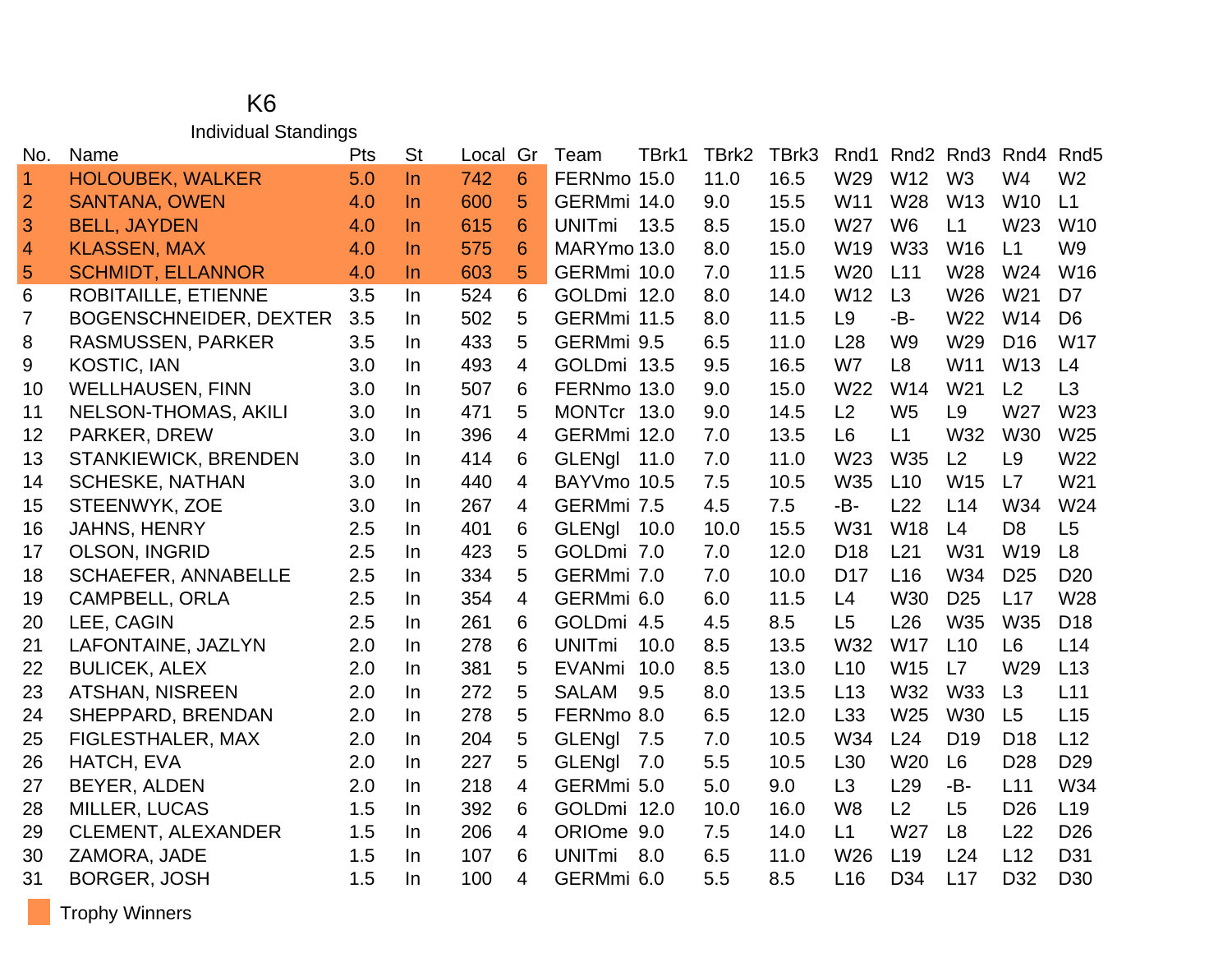| 32 ORNSBY, LILLIAN |        |  | 1.5 In 100 4 GLENgl 5.5 5.5 8.5 L21 L23 L12 D31 W35  |  |  |  |  |
|--------------------|--------|--|------------------------------------------------------|--|--|--|--|
| 34 FENNELLY, ANNA  |        |  | 0.5 In 100 5 GOLDmi 7.5 6.0 10.0 L25 D31 L18 L15 L27 |  |  |  |  |
| 35 PARRY, ZACHARY  | 0.0 ln |  | 165 6 FERNmo 9.5 8.0 12.5 L14 L13 L20 L20 L32        |  |  |  |  |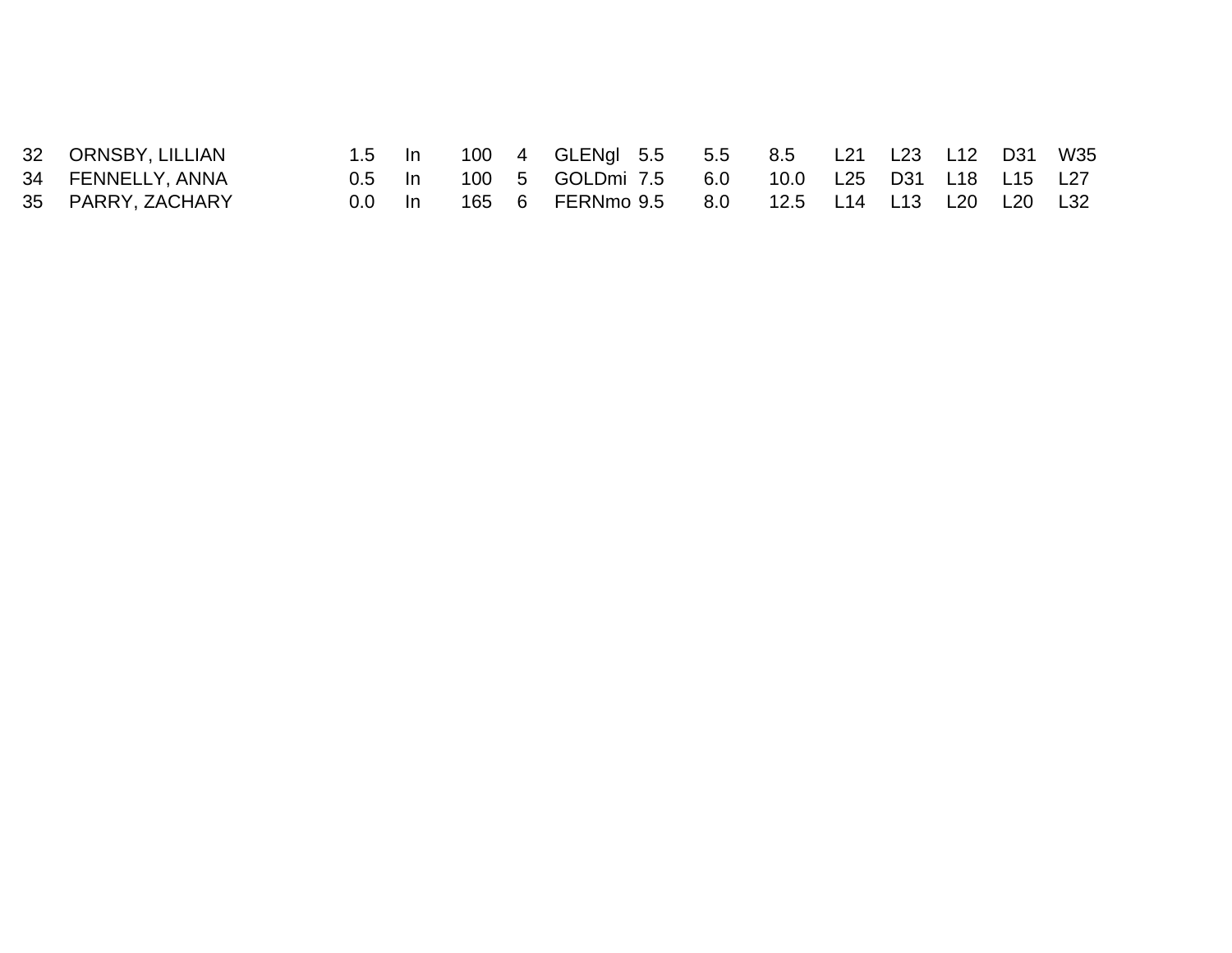#### K6 Individual Standings

| No.            | Name                        | Pts | <b>St</b> | Local | Gr | Team                  | TBrk1 | TBrk2 | TBrk3 | Rnd1            | Rnd <sub>2</sub> | Rnd <sub>3</sub> | Rnd4            | Rnd <sub>5</sub> |
|----------------|-----------------------------|-----|-----------|-------|----|-----------------------|-------|-------|-------|-----------------|------------------|------------------|-----------------|------------------|
| $\overline{1}$ | <b>WESLEY, HAYDEN</b>       | 4.5 | $\ln$     | 1199  | 6  | GOLDmi 13.5           |       | 9.5   | 16.0  | W <sub>10</sub> | D <sub>8</sub>   | W14              | W <sub>9</sub>  | W <sub>2</sub>   |
| $\overline{2}$ | <b>SHEETS, ADELINE</b>      | 4.0 | $\ln$     | 1047  | 5  | MARYmo 15.5           |       | 11.0  | 17.5  | W22             | W <sub>5</sub>   | W12              | W <sub>3</sub>  | L1               |
| 3              | <b>HILDEMAN, JONAH</b>      | 4.0 | $\ln$     | 1005  | 6  | CUDAcu 13.0           |       | 9.0   | 13.5  | W35             | W4               | W21              | L2              | W <sub>10</sub>  |
| $\overline{4}$ | <b>MEJIA, KEVIN</b>         | 4.0 | $\ln$     | 916   | 6  | <b>UNITmi</b><br>12.0 |       | 8.0   | 13.0  | <b>W33</b>      | L3               | W28              | W15             | W11              |
| 5              | <b>FREEZE, GRANT</b>        | 4.0 | $\ln$     | 1038  | 4  | <b>STORfo</b><br>11.5 |       | 7.5   | 13.5  | W24             | L2               | W20              | W23             | W7               |
| 6              | <b>VELAZCO, BRANDON</b>     | 4.0 | In.       | 833   | 6  | <b>UNITmi</b><br>9.0  |       | 6.0   | 10.0  | L20             | W <sub>25</sub>  | W32              | W <sub>21</sub> | W <sub>9</sub>   |
| 7              | <b>DESPLAINES, CHARLIE</b>  | 3.5 | In.       | 928   | 5  | MCKIwa 12.0           |       | 8.0   | 12.0  | -H-             | W31              | W <sub>8</sub>   | W13             | L5               |
| 8              | CHEN, CHLOE                 | 3.5 | In.       | 972   | 5  | MEQUON12.0            |       | 7.5   | 13.5  | <b>W30</b>      | D <sub>1</sub>   | L7               | W29             | <b>W18</b>       |
| 9              | RUDOLPH, ETHAN              | 3.0 | In.       | 952   | 5  | FERNmo 14.5           |       | 10.0  | 15.5  | W32             | W13              | W11              | L1              | L <sub>6</sub>   |
| 10             | <b>BEG, ZAIN</b>            | 3.0 | In.       | 859   | 5  | MEQUON13.5            |       | 9.0   | 15.5  | L1              | W28              | W27              | W12             | L3               |
| 11             | <b>JONES, NYLA</b>          | 3.0 | In.       | 792   | 5  | EVANmi 11.5           |       | 7.5   | 13.5  | W25             | W24              | L9               | W14             | L4               |
| 12             | <b>BARWICK, ANTHONY</b>     | 3.0 | In.       | 756   | 5  | GERMmi 11.5           |       | 7.5   | 12.0  | <b>W18</b>      | <b>W35</b>       | L2               | L10             | W24              |
| 13             | <b>KRESS, EMMETT</b>        | 3.0 | In.       | 1001  | 6  | MARYmo 10.5           |       | 7.0   | 12.5  | W26             | L <sub>9</sub>   | W22              | L7              | W23              |
| 14             | <b>SCHARFENBERGER, OWEN</b> | 3.0 | In.       | 633   | 5  | GERMmi 10.5           |       | 6.0   | 10.5  | -B-             | W34              | L1               | L11             | W20              |
| 15             | JONES, JACKSON              | 3.0 | In.       | 781   | 6  | MARYmo 10.0           |       | 6.0   | 12.0  | W27             | L22              | W26              | L4              | W21              |
| 16             | <b>CARDENAS, SALEM</b>      | 3.0 | In.       | 835   | 6  | BAYVmo 8.0            |       | 6.0   | 8.0   | -U-             | W <sub>20</sub>  | L23              | W25             | W27              |
| 17             | <b>CHRISTENSON, TRIP</b>    | 3.0 | In.       | 761   | 4  | MEQUON7.0             |       | 4.5   | 8.0   | W34             | L32              | L <sub>19</sub>  | W22             | <b>W30</b>       |
| 18             | <b>BALA, VARNIKA</b>        | 2.5 | In.       | 730   | 4  | GLENso 7.0            |       | 7.0   | 11.0  | L12             | D <sub>30</sub>  | W36              | W <sub>19</sub> | L8               |
| 19             | <b>KRESS, EVAN</b>          | 2.5 | In.       | 906   | 4  | MARYmo 6.0            |       | 6.0   | 10.5  | L21             | D <sub>29</sub>  | <b>W17</b>       | L18             | W31              |
| 20             | LISBERG, MARINA             | 2.0 | In.       | 672   | 4  | MARYmo 12.0           |       | 10.0  | 16.0  | W <sub>6</sub>  | L16              | L <sub>5</sub>   | W26             | L14              |
| 21             | LOWE, LUKAS                 | 2.0 | In.       | 778   | 4  | GERMmi 10.0           |       | 9.5   | 14.0  | W19             | <b>W36</b>       | L3               | L <sub>6</sub>  | L15              |
| 22             | <b>BORCEAN, EMMA</b>        | 2.0 | In.       | 743   | 5  | GERMmi 10.0           |       | 9.0   | 14.0  | L2              | W15              | L13              | L17             | W33              |
| 23             | STOLLENWERK, HENRY          | 2.0 | In.       | 671   | 6  | FERNmo 10.0           |       | 8.5   | 14.0  | W29             | L26              | W16              | L5              | L13              |
| 24             | <b>URBAN, JOSEPH</b>        | 2.0 | In.       | 747   | 4  | MARYmo 9.0            |       | 8.0   | 13.0  | L <sub>5</sub>  | L11              | W34              | W <sub>28</sub> | L12              |
| 25             | TOMASELLO, OSCAR            | 2.0 | In.       | 682   | 5  | MARYmo 8.5            |       | 7.5   | 12.5  | L11             | L <sub>6</sub>   | W33              | L16             | W32              |
| 26             | SEBASTIJANOVIC, DANIEL      | 2.0 | In.       | 765   | 5  | DONGme8.5             |       | 7.0   | 11.5  | L13             | W <sub>23</sub>  | L15              | L20             | W29              |
| 27             | LE DUC, AARON               | 2.0 | $\ln$     | 639   | 4  | WOODsu 8.0            |       | 7.0   | 11.5  | L15             | W33              | L10              | W32             | L <sub>16</sub>  |
| 28             | <b>BRUNOW, MARISSA</b>      | 2.0 | In.       | 653   | 4  | MCKIwa 7.0            |       | 6.5   | 11.0  | W31             | L10              | L4               | L24             | W35              |
| 29             | FRANKLIN-NEWMAN, KASIM      | 1.5 | In.       | 659   | 5  | GOLDmi 8.0            |       | 6.5   | 11.5  | L23             | D <sub>19</sub>  | W30              | L8              | L26              |
| 30             | PORTER, WILLIAM             | 1.5 | In.       | 718   | 6  | FERNmo 7.5            |       | 7.0   | 11.0  | L8              | D <sub>18</sub>  | L <sub>29</sub>  | W35             | L17              |
| 31             | <b>CAPRIOLO, NELSEN</b>     | 1.5 | In.       | 574   | 5  | FERNmo 5.5            |       | 5.0   | 9.0   | L28             | L7               | D <sub>35</sub>  | W36             | L19              |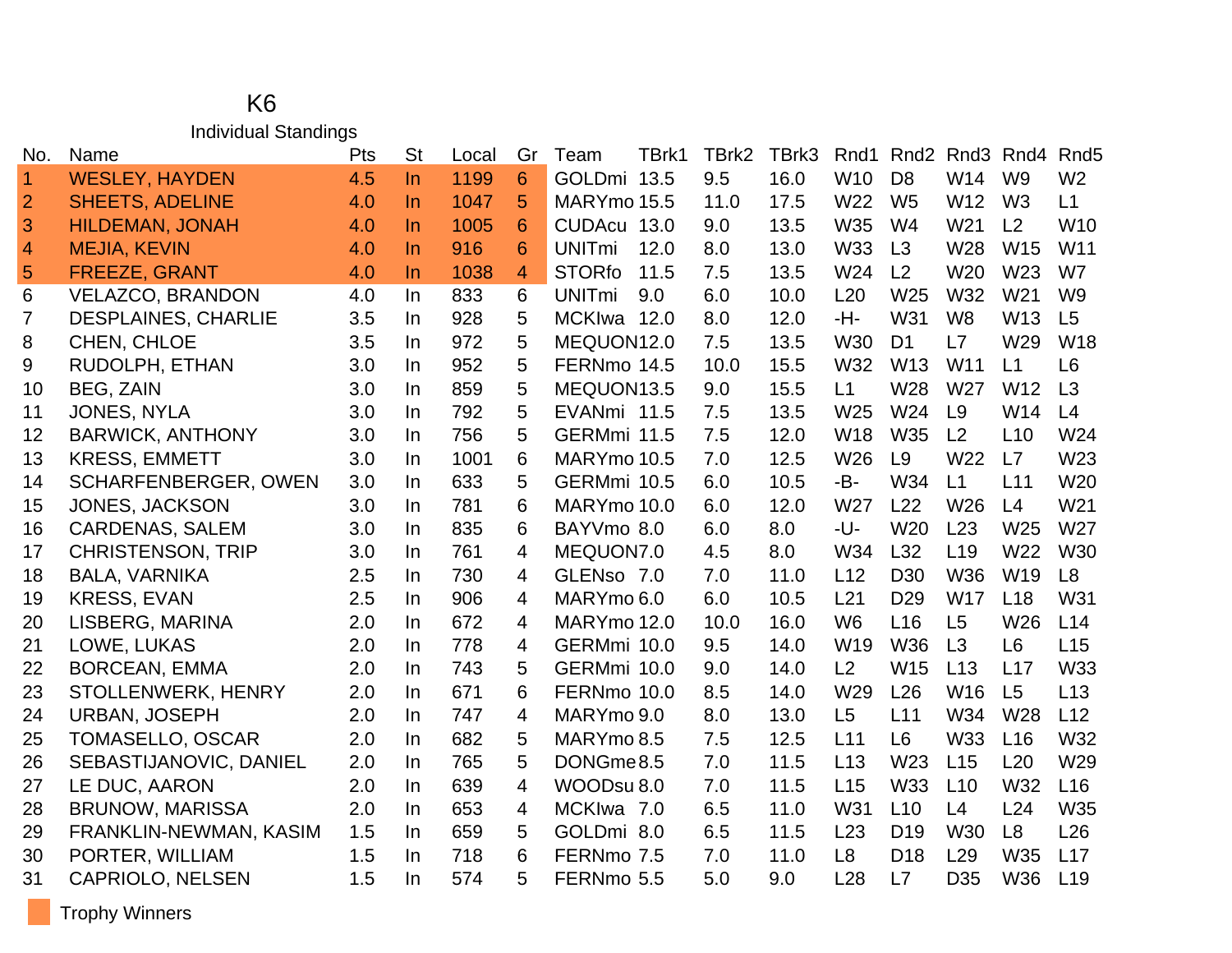| 32 STIPPICH, MATTHEW |                |    |     | 1.0 In 697 6 GLENgl 10.0 8.0 14.0 L9 W17 L6 L27 L25 |         |     |     |     |             |     |
|----------------------|----------------|----|-----|-----------------------------------------------------|---------|-----|-----|-----|-------------|-----|
| 33 XIONG, SINJIN     | $1.0 \quad$ In |    |     | 559 6 GLENgl 7.0 6.0 11.0 L4 L27                    |         |     |     | L25 | W34 L22     |     |
| 34 NEEB, NOAH        | 1.0 In         |    |     | 555   4   GOLDmi   6.0   5.5                        | 9.0 L17 |     |     |     | L14 L24 L33 | W36 |
| 35 ZELL, OLIVER      | 0.5 In         |    |     | 656    5    MARYmo    8.0    6.5                    | 12.0    | L3  | L12 | D31 | L30 L28     |     |
| 36 LEWELLEN, BEN     | 0.0            | In | 640 | 6 GLENgl 4.5 4.5 7.0                                |         | -U- | L21 | L18 | L31 L34     |     |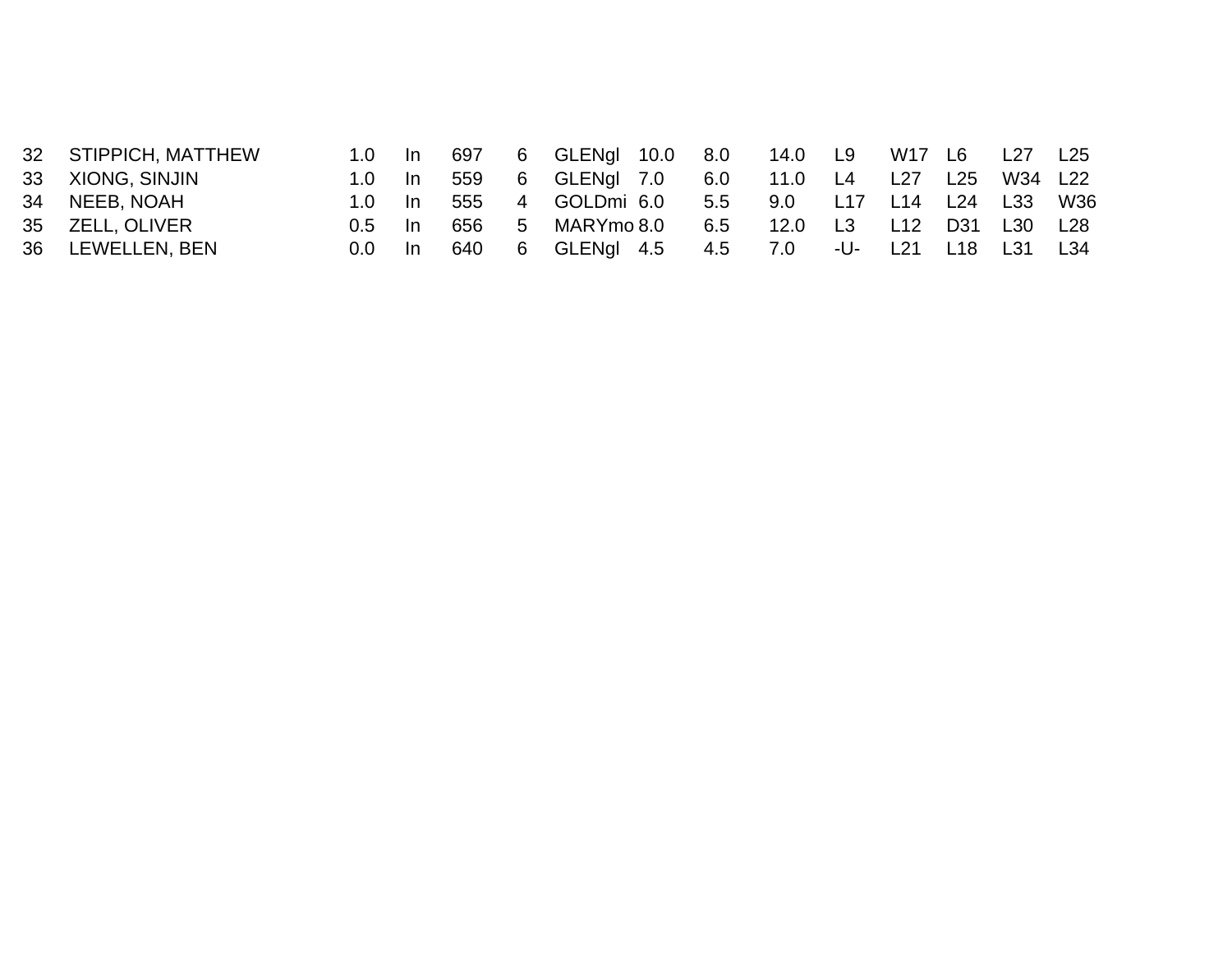#### K12 Individual Standings

| No.            | Name                         | Pts | <b>St</b> | Local | Gr             | Team          | TBrk1 | TBrk2 | TBrk3 | Rnd1            | Rnd <sub>2</sub> | Rnd3            | Rnd4            | Rnd <sub>5</sub> |
|----------------|------------------------------|-----|-----------|-------|----------------|---------------|-------|-------|-------|-----------------|------------------|-----------------|-----------------|------------------|
| $\vert$ 1      | <b>WEBER, MADDIE</b>         | 5.0 | $\ln$     | 1645  | 10             | MEQUON14.0    |       | 10.0  | 16.0  | W25             | W11              | W <sub>9</sub>  | W <sub>3</sub>  | W <sub>2</sub>   |
| $\overline{2}$ | <b>CHEN, ALEXANDER</b>       | 4.0 | $\ln$     | 1404  | $\overline{7}$ | MEQUON16.0    |       | 11.0  | 19.0  | W18             | W <sub>5</sub>   | W <sub>15</sub> | W4              | L1               |
| 3              | <b>TEMPLIN, AETHELRED</b>    | 4.0 | $\ln$     | 1474  | 8              | GERMmi 15.0   |       | 10.0  | 18.0  | W7              | W12              | W14             | L1              | W <sub>9</sub>   |
| $\overline{4}$ | <b>RUPLINGER, AARON</b>      | 4.0 | $\ln$     | 1512  | 8              | FRANwe 14.0   |       | 10.0  | 16.0  | <b>W33</b>      | W <sub>6</sub>   | W17             | L <sub>2</sub>  | W12              |
| $\overline{5}$ | <b>MORALES, RAFAEL</b>       | 4.0 | <b>In</b> | 1462  | 8              | <b>UNITmi</b> | 13.5  | 9.5   | 16.5  | W <sub>10</sub> | L2               | W19             | W <sub>8</sub>  | W11              |
| 6              | <b>SHI, LANTING</b>          | 4.0 | <b>In</b> | 1294  | $\overline{4}$ | BROOel 12.0   |       | 8.0   | 14.0  | W16             | L4               | W23             | W26             | W10              |
| 7              | <b>BRUNOW, ZACH</b>          | 4.0 | $\ln$     | 1081  | 6              | WHITwa 11.0   |       | 7.0   | 12.0  | L3              | W29              | <b>W38</b>      | W24             | W <sub>13</sub>  |
| 8              | MICEH, NATHANIEL             | 3.5 | <u>In</u> | 1070  | $\overline{7}$ | GERMmi 10.5   |       | 6.5   | 12.5  | D <sub>22</sub> | W23              | W21             | L <sub>5</sub>  | W25              |
| 9              | NETZ, ELI                    | 3.0 | <b>In</b> | 1150  | 6              | PARKce 15.0   |       | 10.0  | 18.0  | W19             | W13              | L1              | <b>W17</b>      | L3               |
| 10             | VALENZUELA, LILLIANNA        | 3.0 | $\ln$     | 946   | 8              | GOLDmi 14.0   |       | 10.0  | 16.0  | L5              | W24              | W <sub>20</sub> | W15             | L6               |
| 11             | <b>WILTERDINK, TALON</b>     | 3.0 | <b>In</b> | 1248  | 9              | RANDOM14.0    |       | 9.0   | 16.0  | W26             | L1               | W28             | W18             | L5               |
| 12             | <b>WILTERDINK, SUTTON</b>    | 3.0 | In        | 1134  | $\overline{7}$ | RANDOM13.0    |       | 9.0   | 15.0  | W27             | L3               | W29             | W14             | L4               |
| 13             | NEEB, EMMA                   | 3.0 | <b>In</b> | 1329  | 8              | GOLDmi 12.0   |       | 8.0   | 14.0  | W30             | L9               | W22             | W <sub>16</sub> | L7               |
| 14             | <b>MOLINA, LEXURA</b>        | 3.0 | In        | 880   | 8              | <b>UNITmi</b> | 11.0  | 7.0   | 13.0  | W32             | <b>W33</b>       | L3              | L12             | W30              |
| 15             | RAMIREZ, CALEB               | 3.0 | In.       | 706   | 9              | BANNmi 11.0   |       | 7.0   | 13.0  | W34             | W27              | L <sub>2</sub>  | L10             | W22              |
| 16             | CORONADO, ALEXIS             | 3.0 | In        | 896   | $\overline{7}$ | <b>UNITmi</b> | 11.0  | 7.0   | 13.0  | L <sub>6</sub>  | <b>W37</b>       | W32             | L13             | W28              |
| 17             | <b>EVERS, WILLIAM</b>        | 3.0 | In.       | 802   | 10             | GERMmi 11.0   |       | 7.0   | 11.5  | W42             | W25              | L4              | L <sub>9</sub>  | W26              |
| 18             | HOFMANN-LARSON, DESMOND 3.0  |     | In        | 888   | $\overline{7}$ | MARYmo 11.0   |       | 7.0   | 11.5  | L2              | W39              | W34             | L11             | W29              |
| 19             | NICKEL, CHASE                | 3.0 | In        | 835   | $\overline{7}$ | GERMmi 9.5    |       | 5.5   | 10.0  | L <sub>9</sub>  | W41              | L5              | <b>W40</b>      | W24              |
| 20             | McDADE, IJAH                 | 3.0 | In        | 486   | $\overline{7}$ | BANNmi 7.5    |       | 4.5   | 8.0   | L23             | W40              | L10             | W27             | W39              |
| 21             | MITCHELL, KAILA              | 2.5 | <u>In</u> | 547   | 9              | BANNmi 6.0    |       | 6.0   | 10.5  | <b>W38</b>      | D <sub>22</sub>  | L <sub>8</sub>  | L25             | <b>W37</b>       |
| 22             | ALVAREZ, HALEY               | 2.0 | <b>In</b> | 795   | 8              | <b>UNITmi</b> | 10.5  | 8.5   | 14.0  | D <sub>8</sub>  | D <sub>21</sub>  | L13             | W32             | L15              |
| 23             | ACOSTA, ISAIAH               | 2.0 | In.       | 785   | 7              | <b>UNITmi</b> | 10.0  | 8.5   | 14.0  | W20             | L8               | L <sub>6</sub>  | L31             | W36              |
| 24             | <b>GARCIA, JESUS</b>         | 2.0 | <b>In</b> | 710   | $\overline{7}$ | <b>UNITmi</b> | 10.0  | 8.0   | 14.0  | W31             | L10              | <b>W30</b>      | L7              | L <sub>19</sub>  |
| 25             | <b>SCHESKE, BEN</b>          | 2.0 | In.       | 1000  | $\overline{7}$ | GOLDmi 9.5    |       | 9.0   | 14.5  | L1              | L17              | W41             | W21             | L <sub>8</sub>   |
| 26             | <b>TUTAJ-BLAZ, ELLIOT</b>    | 2.0 | <b>In</b> | 815   | $\overline{7}$ | MARYmo 8.5    |       | 8.0   | 12.5  | L11             | W31              | W39             | L <sub>6</sub>  | L17              |
| 27             | MIRANDA, DIEGO               | 2.0 | <b>In</b> | 761   | $\overline{7}$ | UNITmi 8.5    |       | 8.0   | 11.5  | L12             | L15              | W42             | L20             | W31              |
| 28             | <b>CROMWELL-ZUMMO, DEREK</b> | 2.0 | In.       | 758   | $\overline{7}$ | GOLDmi 8.5    |       | 7.0   | 11.5  | W35             | L <sub>30</sub>  | L11             | W34             | L16              |
| 29             | YOGERST, SAWYER              | 2.0 | In        | 710   | $\overline{7}$ | GERMmi 8.0    |       | 7.5   | 12.0  | W36             | L7               | L12             | W39             | L18              |
| 30             | THIEL, WOLFGANG              | 2.0 | <b>In</b> | 835   | 8              | FERNmo 8.0    |       | 7.0   | 11.0  | L13             | W28              | L24             | <b>W38</b>      | L14              |
| 31             | QRADOVEC, BLAYKE             | 2.0 | In.       | 704   | $\overline{7}$ | LEONgr 8.0    |       | 6.0   | 10.0  | L24             | L26              | W33             | W23             | L27              |

Trophy Winners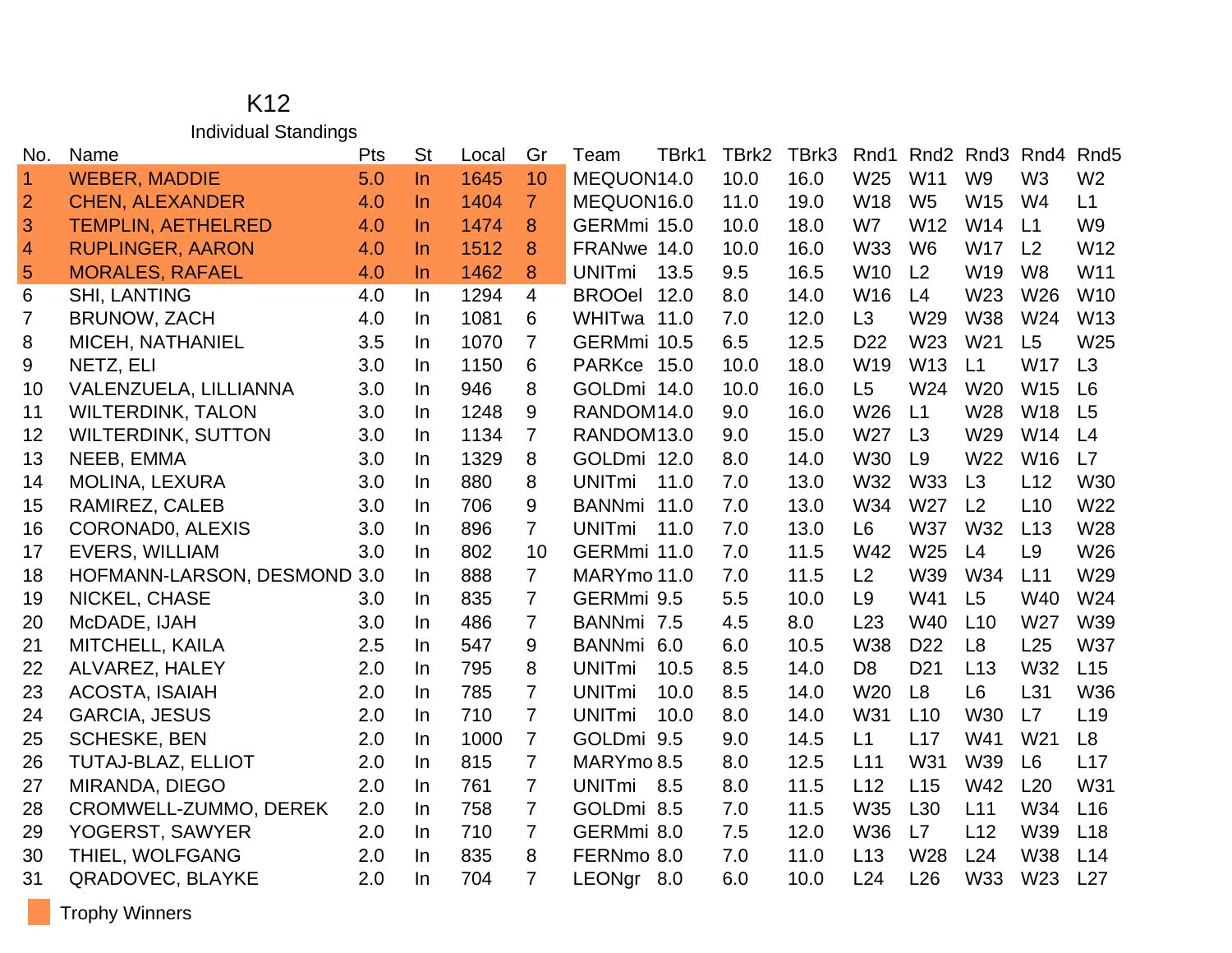| 32  | LOVE, NAVAEH            | 2.0 | In.       | 496 | 10 | BANNmi 7.5           | 6.5 | 10.5 | L14             | W35  | L16             | L22.            | <b>W38</b>      |
|-----|-------------------------|-----|-----------|-----|----|----------------------|-----|------|-----------------|------|-----------------|-----------------|-----------------|
| 33  | TARRA, KATERINA         | 2.0 | -In       | 942 |    | MEQUON7.0            | 6.5 | 11.0 | L4              | L14  | L31             | W35             | W41             |
| 34  | DELGADILLO, BENJAMIN    | 2.0 | In.       | 557 | 8  | <b>UNITmi</b><br>6.0 | 5.5 | 9.0  | L15             | W42  | L18             | L <sub>28</sub> | W40             |
| 35  | PEREZ, CECILIA          | 1.5 | -In       | 421 | 8  | <b>UNITmi</b><br>6.0 | 5.5 | 8.0  | L28             | L32  | D <sub>36</sub> | L33             | W42             |
| 36  | <b>MYLOTT, THATCHER</b> | 1.5 | -In       | 297 |    | GOLDmi 5.0           | 4.5 | 7.0  | L29             | L38  | D <sub>35</sub> | W41             | L23             |
| 37  | <b>BRENNAN, CONOR</b>   | 1.5 | -In       | 673 |    | GOLDmi 3.0           | 3.0 | 6.0  | W40             | L16  | -H-             | -U-             | l 21            |
| -38 | CRUZ, MARTIN            | 1.0 | In.       | 562 | 8  | <b>UNITmi</b><br>8.0 | 6.5 | 12.0 | L21             | W36  | l 7             | ∟30             | L32             |
| 39  | RODRIGUEZ, ANA          | 1.0 | <b>In</b> | 100 | 8  | UNITmi<br>. 7.O      | 7.0 | 10.0 | -В-             | L18  | ∟26             | l 29            | L <sub>20</sub> |
| 40  | ROMAN, JOHN             | 1.0 | -In       | 113 |    | <b>UNITmi</b><br>7.0 | 7.0 | 10.0 | L <sub>37</sub> | L20  | -B-             | L <sub>19</sub> | L34             |
| 41  | <b>READER, CHLOE</b>    | 1.0 | -In       | 100 |    | UNITmi<br>5.5        | 5.5 | 8.5  | -В-             | L19  | -25             | L36             | L <sub>33</sub> |
| 42  | LESTER, AHMAD           | 1.0 | In.       | 100 | 8  | MONTcr 5.5           | 5.5 | 8.5  | $-17$           | ∣ 34 | -27             | -В-             | L35             |
|     |                         |     |           |     |    |                      |     |      |                 |      |                 |                 |                 |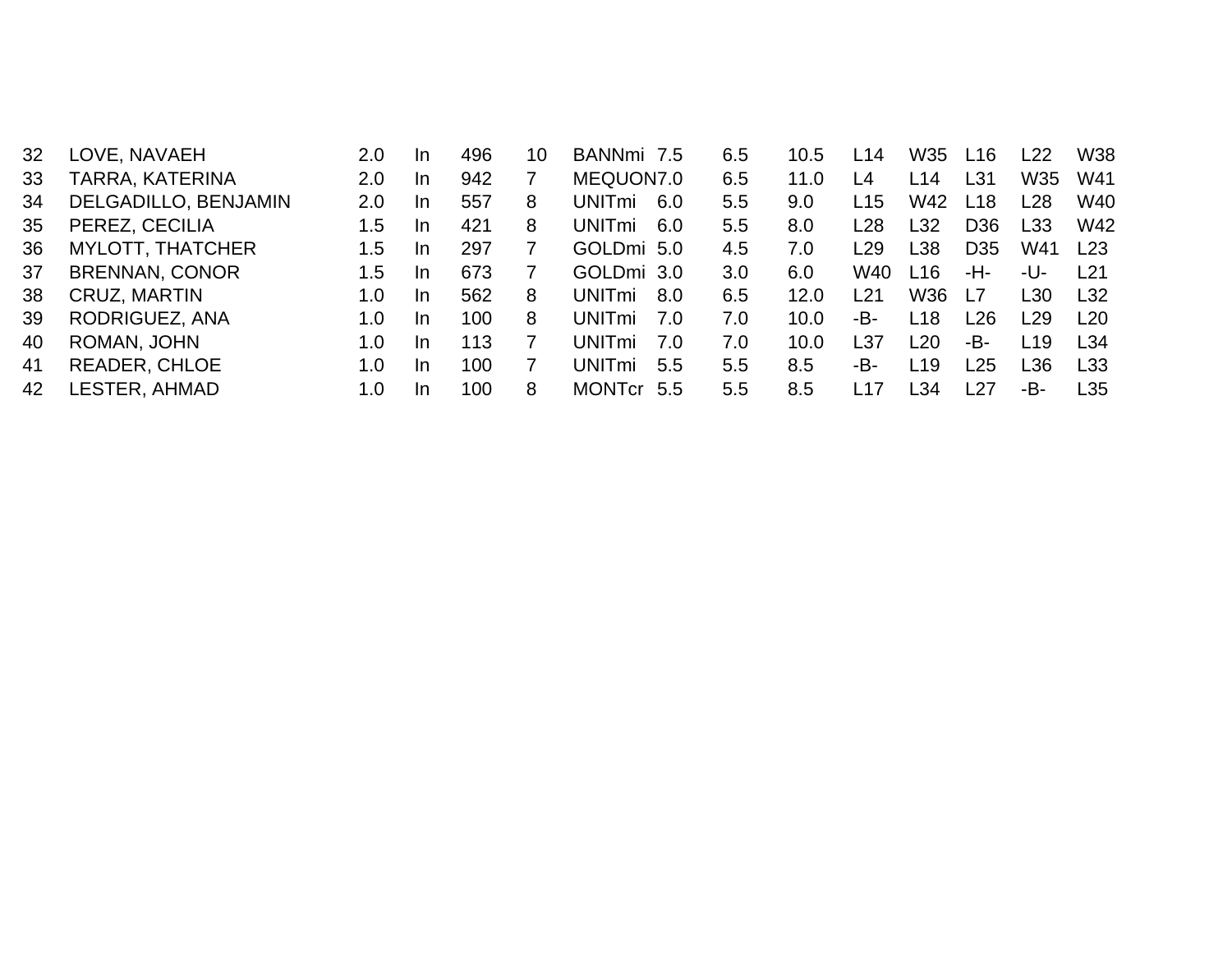## K3

Team Standings

| Plc            | Name (Players: Top 4 used)                                                                                                                                       | Score | Med  | Solk | SBx2 | Cum  |
|----------------|------------------------------------------------------------------------------------------------------------------------------------------------------------------|-------|------|------|------|------|
| $\overline{1}$ | MILWAUKEE GERMAN IMERSION, MILW (11)<br>SIGNATUR, NICHOLAS (4.0,730)<br>GILDNER, RYLAN (4.0,902)<br>KLOCKOW, JAKOB (4.0,569)                                     | 15.0  | 38.0 | 62.0 | 82.0 | 50.0 |
| $\overline{2}$ | TEMPLIN, THEODORIC (3.0,916)<br>FERNWOOD MONTESORI, Milwaukee (6)<br>MOSS, HENRY (3.0,643)<br>LE HOUILLIER, MALCOLM (3.0,420)<br>GEBHART-HILL, ELLIOT (2.5,371)  | 11.0  | 25.0 | 46.0 | 37.5 | 29.0 |
| $\overline{3}$ | THIEL, AKSEL (2.5,472)<br><b>GOLDA MEIR ELEMENTARY SCHOOL, M (7)</b><br><b>GILMOUR, HANK (3.5,500)</b><br>FENNELLY, BRENDEN (2.5,316)                            | 10.5  | 25.0 | 41.5 | 33.5 | 25.0 |
| 4              | JAIN, ARNAV (2.5,353)<br><b>KNEPPER, LUKAS (2.0,100)</b><br>Maryland Ave Montesori School, (4)<br>OULAHAN, ORJAN (4.0,646)<br>SAHOO, OJAS (3.0,540)              | 10.0  | 25.0 | 40.5 | 40.0 | 31.5 |
| 5              | BJORKQUIST, AUGUST (2.0,324)<br>ROUSSEAU, UNION DAISY (1.0,100)<br>MEQUON SCHOLASTIC CHESS CLUBS, (2)<br>FELLERS, DANIEL (3.0,751)<br>TARRA, ELIZABETH (3.0,444) | 6.0   | 18.5 | 30.0 | 30.0 | 21.0 |
| 6              | HOME(2)<br>CHINTAPANDU, AADYA (3.0,571)<br>CHINTAPANDU, ADI (1.5,474)                                                                                            | 4.5   | 17.5 | 30.5 | 20.5 | 16.5 |
| $\overline{7}$ | <b>BAY VIEW MONTESSORI (2)</b><br>KALLENBERGER, HUGO (3.0,372)<br>MADDEN, NOAH (1.5,100)                                                                         | 4.5   | 11.5 | 19.5 | 13.5 | 9.0  |
| 8              | Evangel Assembly of God Chess C (2)                                                                                                                              | 4.0   | 13.0 | 21.0 | 8.0  | 10.0 |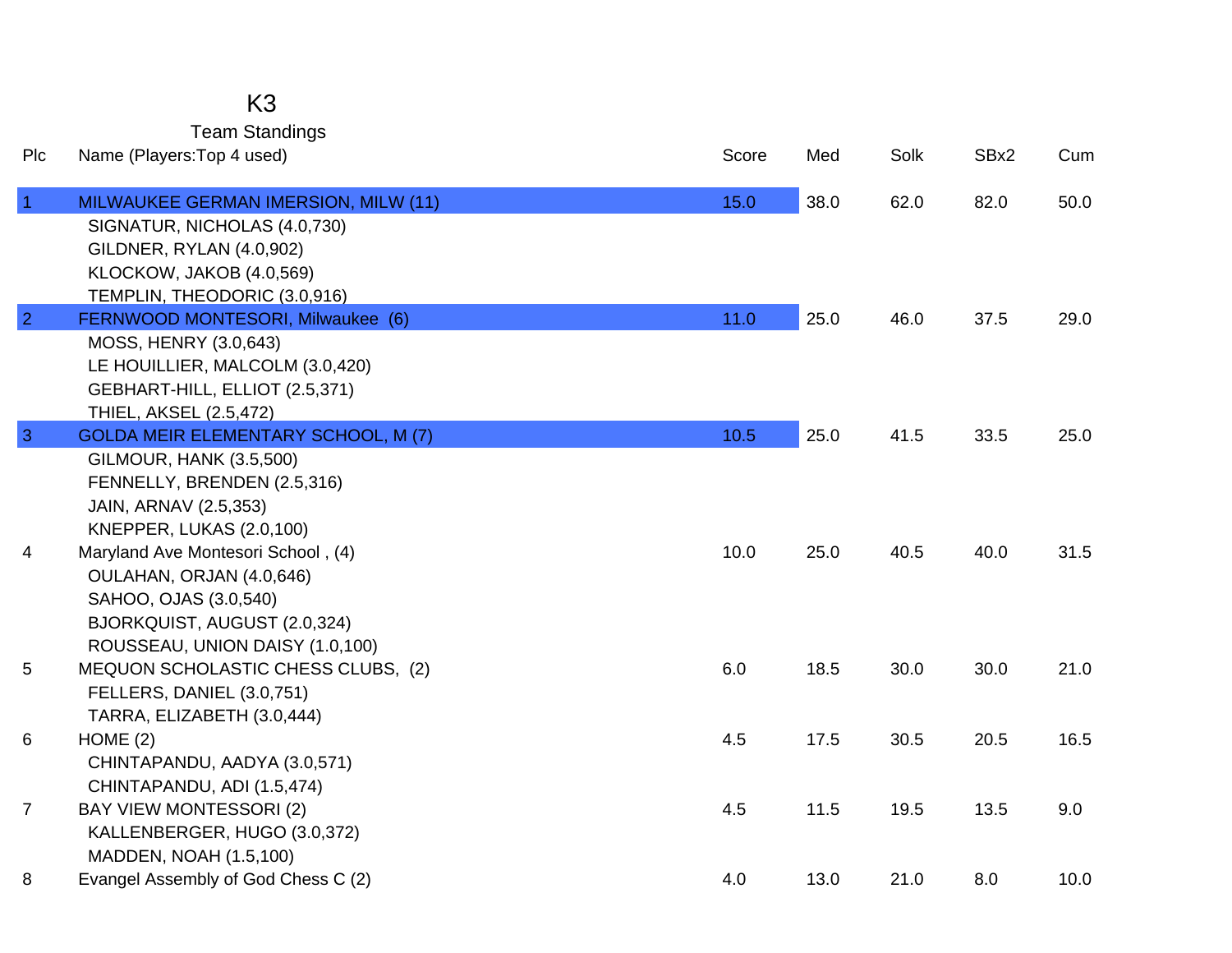BULICEK, CALEB (2.0,329) BULICEK, WAYNE (2.0,149) 9 Craig Montesorri School, Milwau (3) 3.5 17.0 29.0 11.5 9.0 MANSON, KAYLEE (1.5,139) THOMPSON, ZION (1.5,106) BRYANT, SAMANTHA (0.5,100)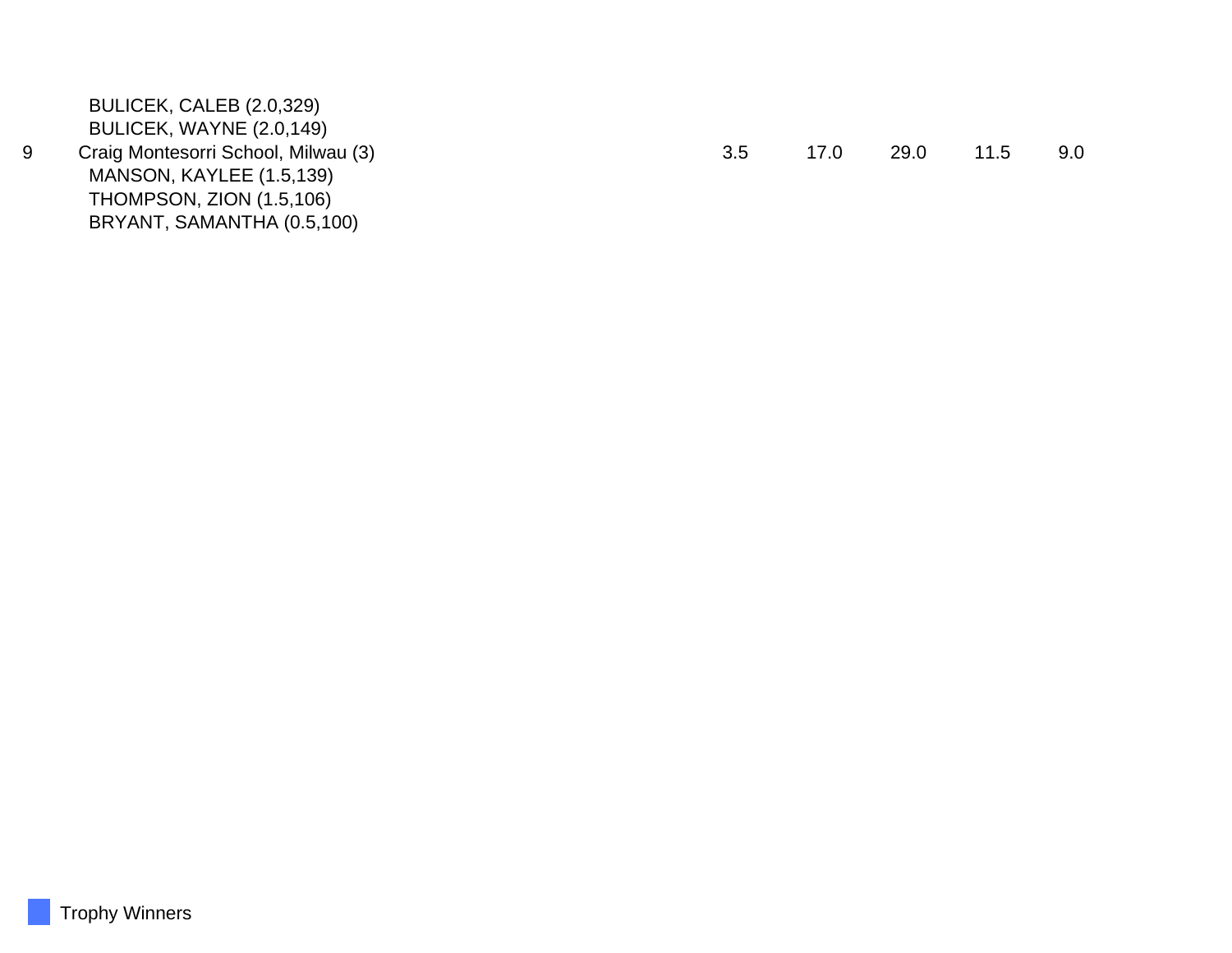### K6

Team Standings

| Plc            | Name (Players: Top 4 used)                                                                                                                                        | Score | Med  | Solk | SBx2 | Cum  |
|----------------|-------------------------------------------------------------------------------------------------------------------------------------------------------------------|-------|------|------|------|------|
| $\overline{1}$ | MILWAUKEE GERMAN IMERSION, MILW (11)<br>SANTANA, OWEN (4.0,600)<br>SCHMIDT, ELLANNOR (4.0,603)<br>BOGENSCHNEIDER, DEXTER (3.5,502)<br>RASMUSSEN, PARKER (3.5,433) | 15.0  | 30.5 | 49.5 | 68.0 | 42.5 |
| $\overline{2}$ | <b>GOLDA MEIR ELEMENTARY SCHOOL, M (6)</b><br>ROBITAILLE, ETIENNE (3.5,524)<br>KOSTIC, IAN (3.0,493)<br><b>OLSON, INGRID (2.5,423)</b><br>LEE, CAGIN (2.5,261)    | 11.5  | 29.0 | 51.0 | 48.0 | 33.5 |
| $\overline{3}$ | FERNWOOD MONTESORI, Milwaukee (4)<br>HOLOUBEK, WALKER (5.0,742)<br>WELLHAUSEN, FINN (3.0,507)<br>SHEPPARD, BRENDAN (2.0,278)<br>PARRY, ZACHARY (0.0,165)          | 10.0  | 34.5 | 56.0 | 54.0 | 34.0 |
| 4              | Glen Hills Middle School, Glend (5)<br>STANKIEWICK, BRENDEN (3.0,414)<br><b>JAHNS, HENRY (2.5,401)</b><br>FIGLESTHALER, MAX (2.0,204)<br>HATCH, EVA (2.0,227)     | 9.5   | 29.5 | 47.5 | 33.5 | 33.0 |
| 5              | UNITED COMMUNITY CENTER (3)<br><b>BELL, JAYDEN (4.0,615)</b><br>LAFONTAINE, JAZLYN (2.0,278)<br>ZAMORA, JADE (1.5,107)                                            | 7.5   | 23.5 | 39.5 | 33.5 | 26.5 |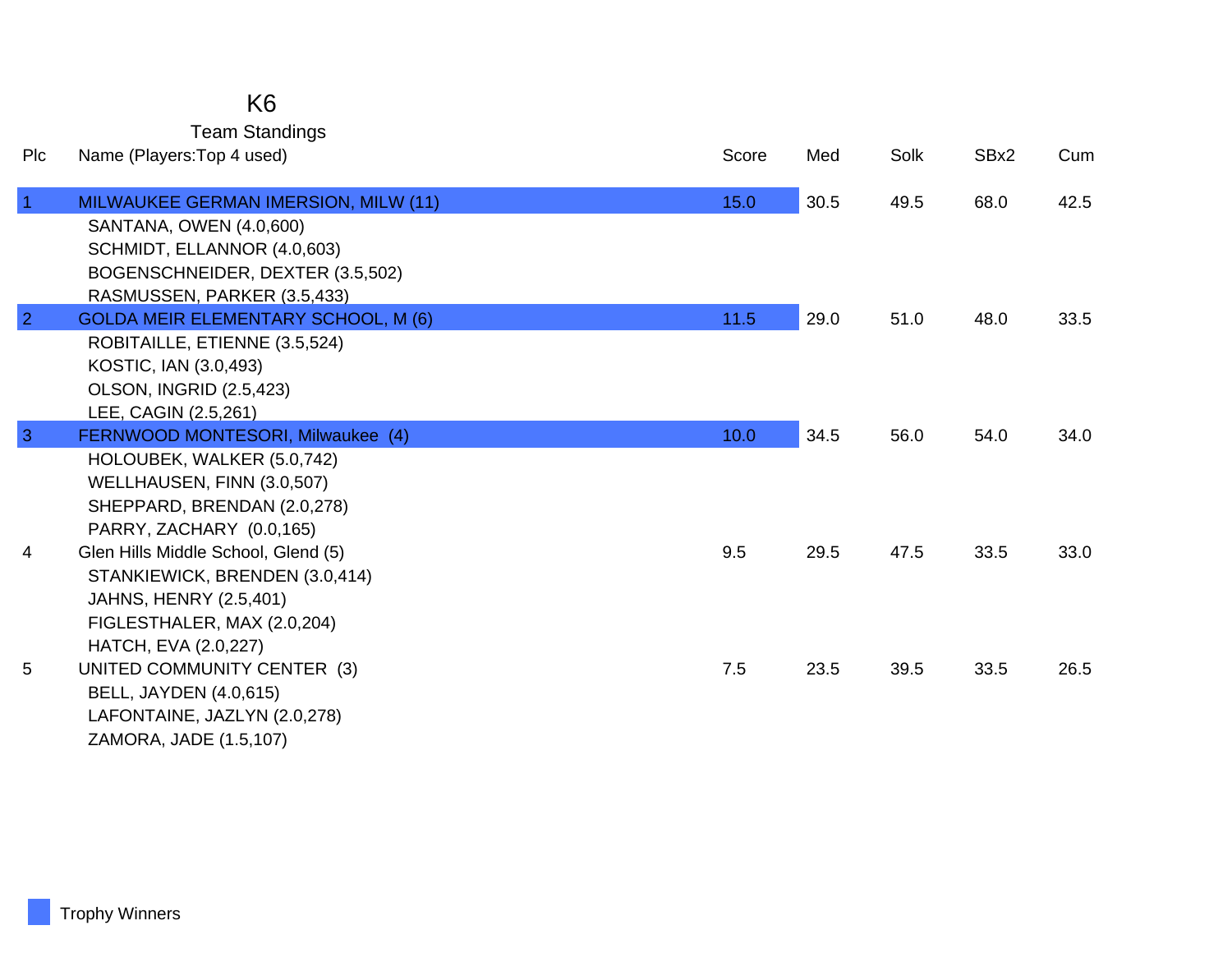| K6                    |
|-----------------------|
| <b>Team Standings</b> |

| Plc            | Name (Players: Top 4 used)                 | Score | Med  | Solk | SBx2 | Cum  |
|----------------|--------------------------------------------|-------|------|------|------|------|
| $\overline{1}$ | Maryland Ave Montesori School, (8)         | 12.5  | 30.0 | 52.5 | 60.5 | 38.0 |
|                | SHEETS, ADELINE (4.0,1047)                 |       |      |      |      |      |
|                | KRESS, EMMETT (3.0,1001)                   |       |      |      |      |      |
|                | <b>JONES, JACKSON (3.0,781)</b>            |       |      |      |      |      |
|                | KRESS, EVAN (2.5,906)                      |       |      |      |      |      |
| $\overline{2}$ | MILWAUKEE GERMAN IMERSION, MILW (4)        | 10.0  | 32.0 | 50.5 | 30.0 | 33.0 |
|                | BARWICK, ANTHONY (3.0,756)                 |       |      |      |      |      |
|                | SCHARFENBERGER, OWEN (3.0,633)             |       |      |      |      |      |
|                | LOWE, LUKAS (2.0,778)                      |       |      |      |      |      |
|                | BORCEAN, EMMA (2.0,743)                    |       |      |      |      |      |
| $\overline{3}$ | <b>MEQUON SCHOLASTIC CHESS CLUBS, (3)</b>  | 9.5   | 21.0 | 37.0 | 38.5 | 27.0 |
|                | CHEN, CHLOE (3.5,972)                      |       |      |      |      |      |
|                | BEG, ZAIN (3.0,859)                        |       |      |      |      |      |
|                | CHRISTENSON, TRIP (3.0,761)                |       |      |      |      |      |
| 4              | FERNWOOD MONTESORI, Milwaukee (4)          | 8.0   | 30.5 | 49.5 | 29.0 | 27.5 |
|                | RUDOLPH, ETHAN (3.0,952)                   |       |      |      |      |      |
|                | STOLLENWERK, HENRY (2.0,671)               |       |      |      |      |      |
|                | PORTER, WILLIAM (1.5,718)                  |       |      |      |      |      |
|                | CAPRIOLO, NELSEN (1.5,574)                 |       |      |      |      |      |
| 5              | UNITED COMMUNITY CENTER (2)                | 8.0   | 14.0 | 23.0 | 34.0 | 21.0 |
|                | MEJIA, KEVIN (4.0,916)                     |       |      |      |      |      |
|                | VELAZCO, BRANDON (4.0,833)                 |       |      |      |      |      |
| 6              | <b>GOLDA MEIR ELEMENTARY SCHOOL, M (3)</b> | 7.0   | 21.5 | 36.5 | 35.0 | 19.0 |
|                | <b>WESLEY, HAYDEN (4.5,1199)</b>           |       |      |      |      |      |
|                | FRANKLIN-NEWMAN, KASIM (1.5,659)           |       |      |      |      |      |
|                | NEEB, NOAH (1.0,555)                       |       |      |      |      |      |
| $\overline{7}$ | MCKINLEY ELEMENTARY, WAUWATOSA, (2)        | 5.5   | 14.5 | 23.0 | 20.0 | 17.0 |
|                | DESPLAINES, CHARLIE (3.5,928)              |       |      |      |      |      |
|                | BRUNOW, MARISSA (2.0,653)                  |       |      |      |      |      |
| 8              | Glen Hills Middle School, Glend (3)        | 2.0   | 18.5 | 32.0 | 8.0  | 6.0  |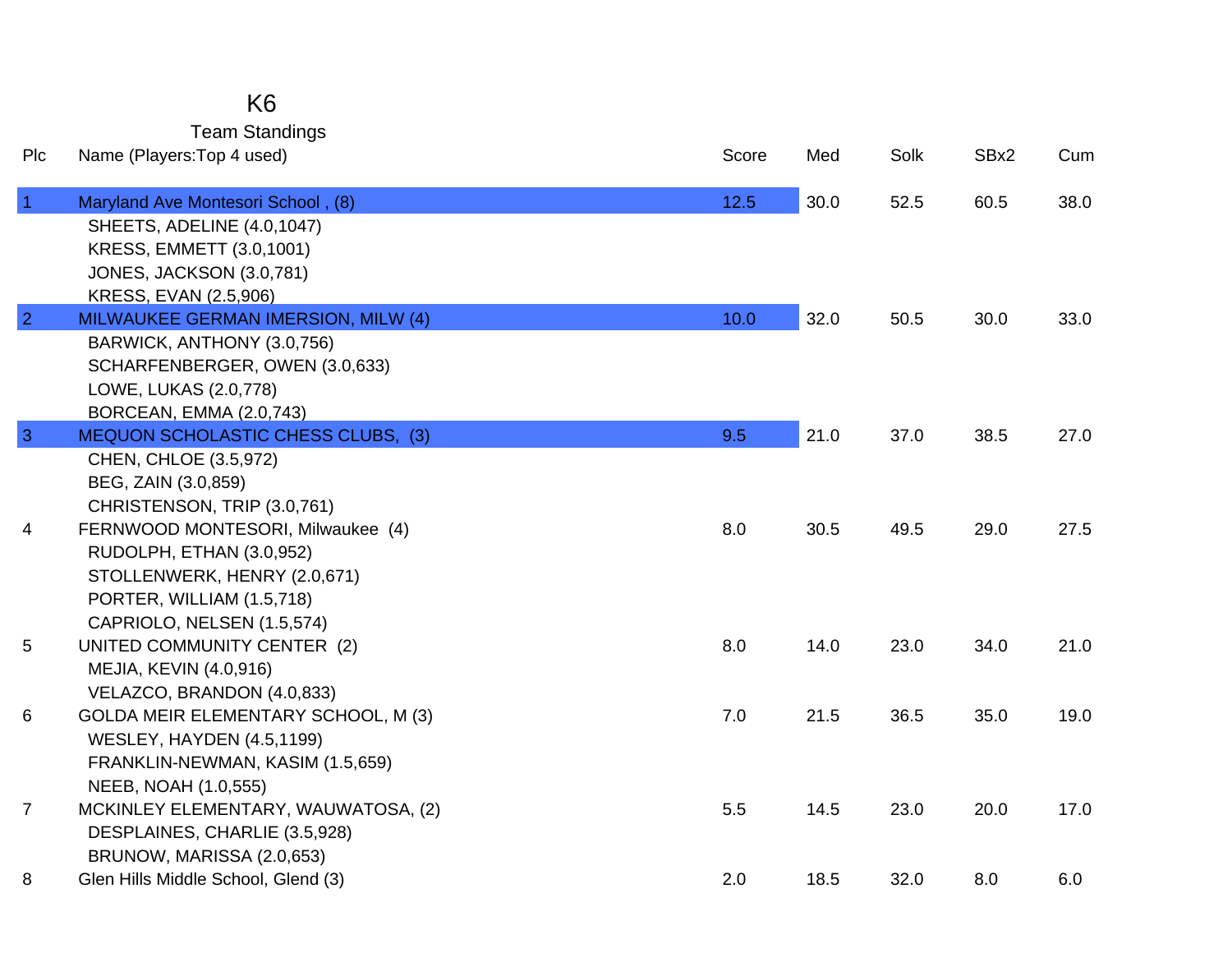STIPPICH, MATTHEW (1.0,697) XIONG, SINJIN (1.0,559) LEWELLEN, BEN (0.0,640)